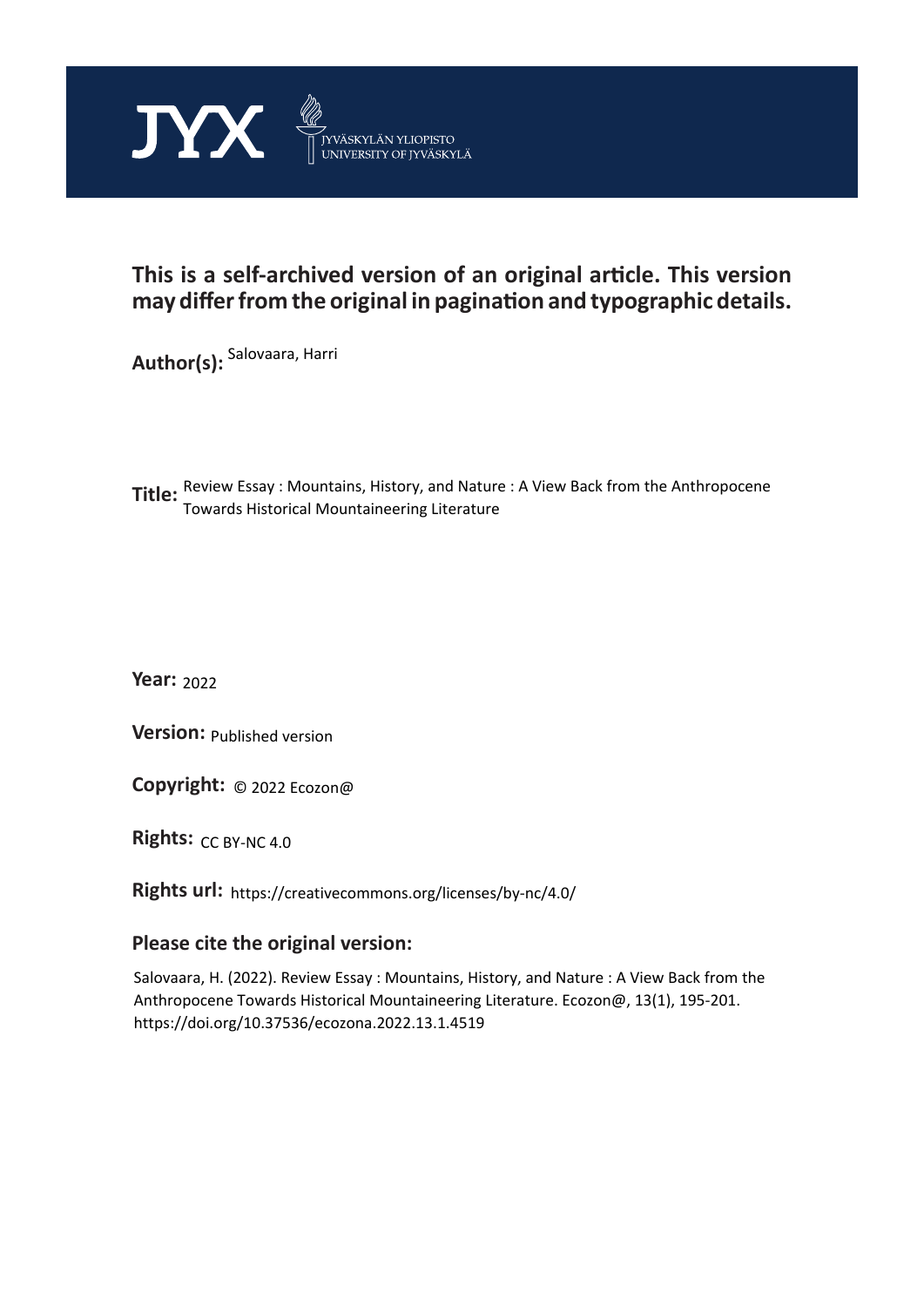*Author: Salovaara, Harri Title: Mountains, History, and Nature: A View Back from the Anthropocene Towards Historical Mountaineering Literature*

# *Mountains, History, and Nature: A View Back from the Anthropocene Towards Historical Mountaineering Literature*

*Harri Salovaara University of Vaasa, Finland harri.salovaara@uwasa.fi*

Caroline Schaumann. *Peak Pursuits: The Emergence of Mountaineering in the Nineteenth Century* (New Haven and London: Yale University Press, 2020), 365 pp.

Sean Ireton and Caroline Schaumann, editors. *Mountains and the German Mind: Translations from Gessner to Messner* (Rochester: Camden House, 2020), 361 pp.

#### DOI: [https://doi.org/10.37536/ecozona.2022.13.1.4519](https://doi.org/10.37536/ECOZONA.2022.13.1.4519)

Mountains, mountaineering, and mountaineers have so far not been researched extensively in ecocritical scholarhip, so the publication of two recent (2020) ecocritically oriented books, Caroline Schaumann's monograph *Peak Pursuits: The Emergence of Mountaineering in the Nineteenth Century* and the anthology *Mountains and the German Mind: Translations from Gessner to Messner* edited by Sean Ireton and Caroline Schaumann is a valuable addition to the hopefully growing body of research on mountains and nature, especially from a historical perspective, and compliments Ireton and Schauman's earlier edited volume on the topic, the 2012 *Heights of Reflection*. Although the titles do not explicitly call forth immediate associations with ecocriticism, the two recent books, Schaumann's monograph especially, repeatedly discuss not only environmental issues in general but contemporary ecocritical questions such as new materialisms, gender, race, and class in relation to outdoor pursuits, and the significance of the term Anthropocene to current understandings of the climate crisis. Indeed, Schaumann convincingly argues that in the Anthropocene, "the pursuit of science or mountaineering without an ecocritical awareness seems ignorant and inadequate" (148). Importantly, Schaumann considers it important in the face of catastrophic climate change to also remember and celebrate things that bring humans joy, arguing that "we need reminders of mountain pleasures, wonder and passion more than ever" (23) both to act and live ecologically but also to enjoy doing so.

Addressed at Anglophone audiences, both books discuss mountaineering history and nature from a Western viewpoint. Schaumann's *Peak Pursuits* focuses on European and Anglo-American experiences in the mountains, and Ireton and Schaumann's edited anthology *Mountains and the German Mind* makes thirteen different German texts



ECGZONG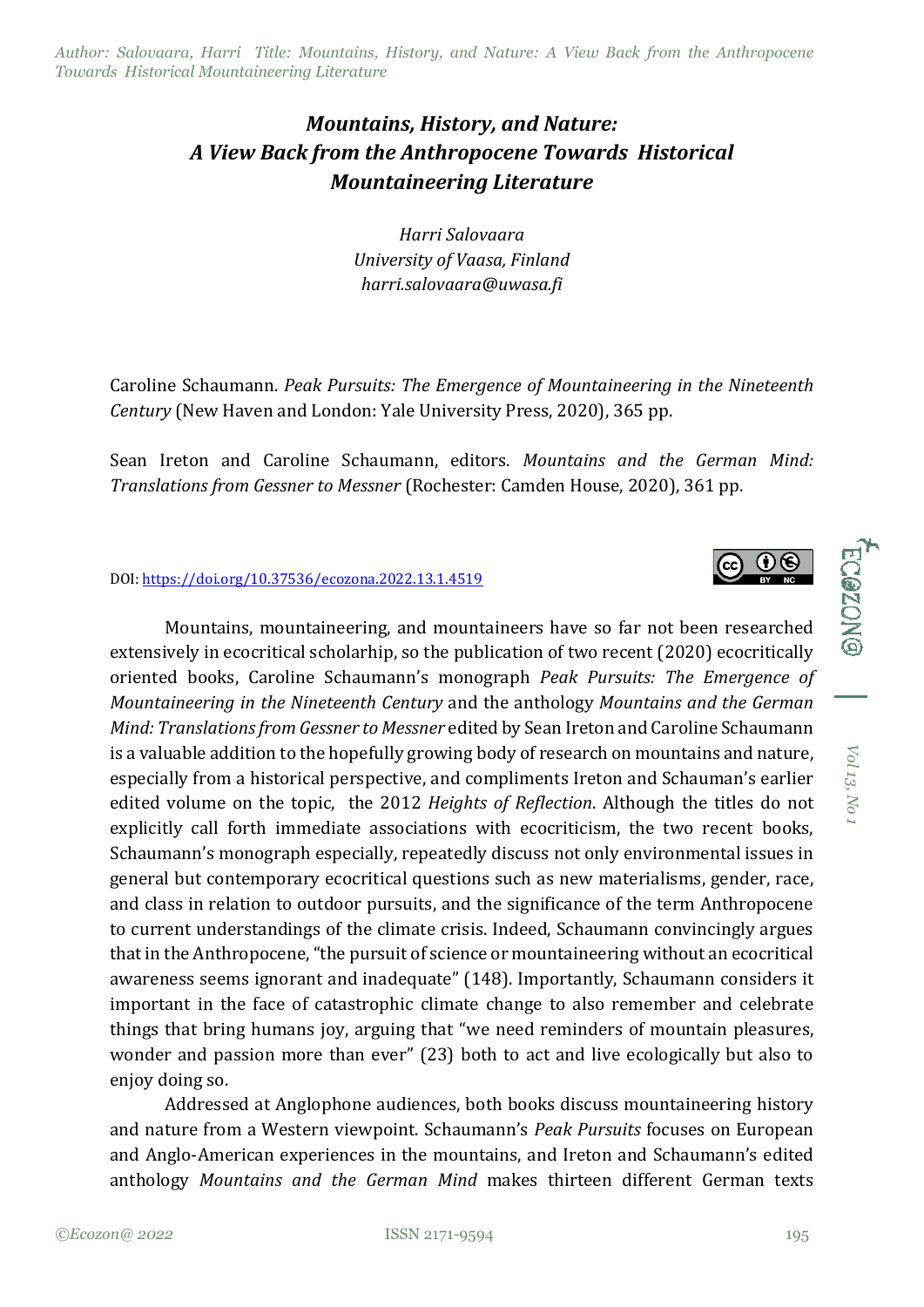available for the first time for English readers. Aside from the other merits of the work carried out by Ireton and Schaumann, this is also a valuable cultural act and also allows the translators of the texts, the oldest of which stem from the sixteenth century, to extensively comment on them and motivate to the readers their continued and contemporary importance.

While it is impossible to outline any joint main argument in two books of somewhat different premises, there are broad similarities in what is foregrounded in the books. For example, after a thorough, historically informed discussion on Western mountaineering practices in *Peak Pursuits*, Schaumann ends by forcefully arguing for the importance of "celebrating the human creativity" that enables "entanglement" with mountains as a way to combat "carbon emissions rising from industry, transportation, and deforestation" (298). Similarly, in *Mountains and the German Mind* Ireton and Schaumann stress the importance of reflecting on the "double bind" of mountain enjoyment and consumption and consequently, how mountaineering "can continue to exist as we move forward in the age of the Anthropocene" (16).

Before discussing the two books individually, it may be interesting to note some further common threads, beyond environmental issues, between them. To start, both books frequently discuss issues of race, class, and gender in relation to how mountaineering literature portrays mountaineers' efforts and enjoyment in the mountains, and which privileges enable them to do so. For example, the topic of race is foregrounded in both books: In *Peak Pursuits* Schaumann frequently discusses colonialist and racist discourses surrounding European mountaineering adventure and discovery and the frequent backgrounding and subjugation of Indigeneous Peoples, and in *Mountains and the German Mind* questions of race, racism, and Germany's Nazi history are explicit especially when the book discusses the writing of the likes of Eduard Pichl and Leni Riefenstahl. Further, class and other issues related to the often implicit elitism of mountaineering are frequently brought up in both books, especially when discussing those often nameless individuals of the working classes who enabled the wealthy and aristocratic to pursue their ambitions in the mountains but also when describing the rise of the working and middle class mountaineer in the nineteenth century.

As for the importance of gender, and often especially masculinity, both books frequently discuss the implications of the protagonists' gender on their actions, and Schaumann in *Peak Pursuits* also discusses mountaineering as a gendered practice. It may not have been the intention of the authors and editors, but it is in fact even possible to read the two books as a sort of "rogues' gallery," or a "medical record," of toxic masculinity (Kupers) throughout the ages: Many, if not most, of the men in the books embody an array of vices, from outright racism and misogyny through to extreme egotism, quarrelling, and generally acting irresponsibly, for example towards their partners and family. Concerning this, there are at least two, potentially competing readings that immediately seem to suggest themselves for further analysis: On the one hand, many of the men in the books display symptoms of toxic masculinity, but just as often they are also individuals who are original, adventurous, courageous, generous, and who have contributed to both science and culture. Possibly problematically, but perhaps also fruitfully, both readings can be

*Vol 13,*

*No 1*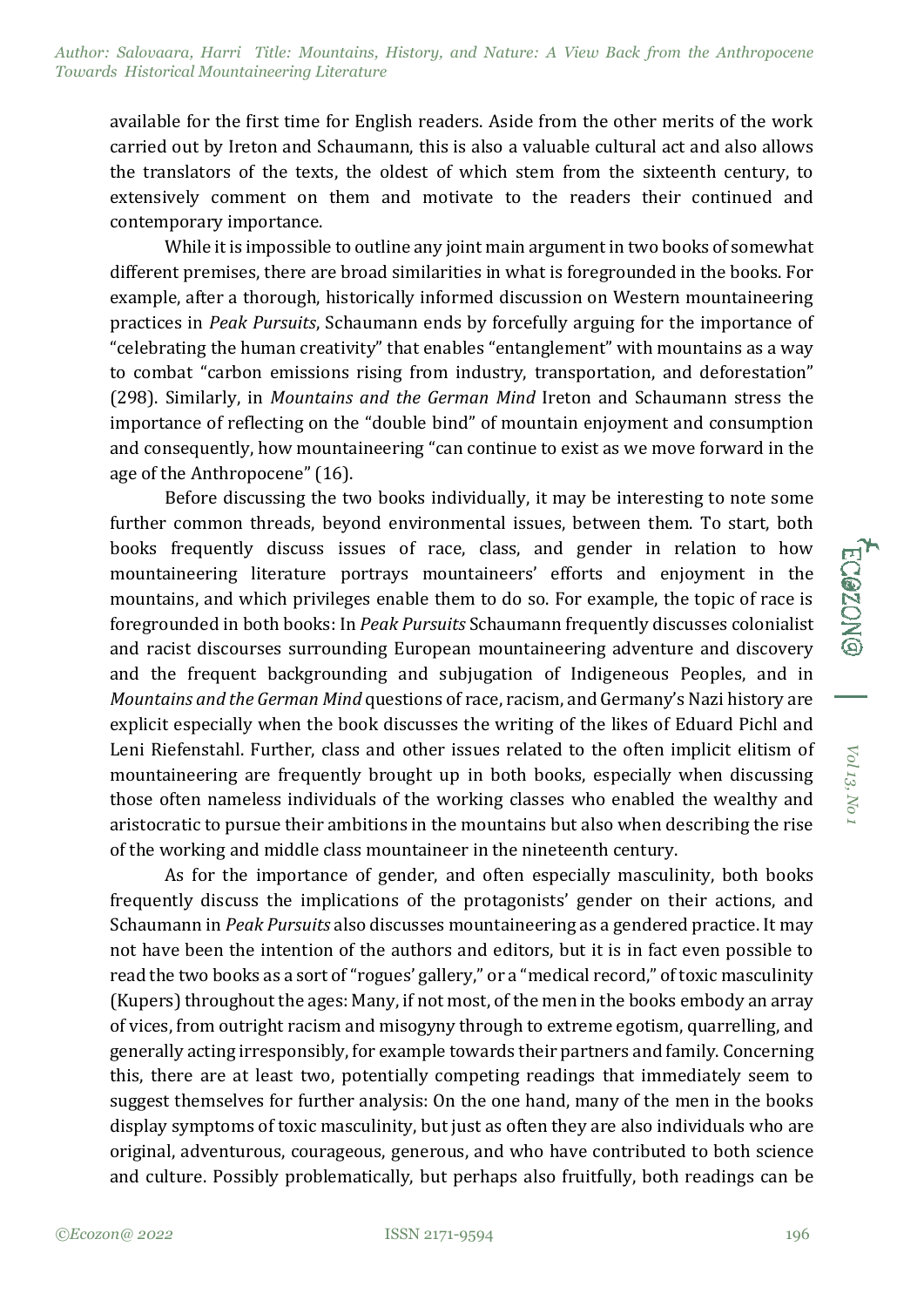*Author: Salovaara, Harri Title: Mountains, History, and Nature: A View Back from the Anthropocene Towards Historical Mountaineering Literature*

correct in some contexts. Regarding the role of women in the books, it is close to nonexistent in *Peak Pursuits*, apart from as foils for the men's actions, and of the thirteen authors translated and analyzed in *Mountains and the German Mind*, only two are women. This is to a degree understandable for books with historical perspectives but also unfortunate, as women's mountaineering history has traditionally been undermined and underresearched (Ives). The two women in *Mountains and the German Mind* do, however, offer interesting glimpses into female perspectives into mountaineering history.

To conclude, aside from race, class, gender, and the environment, both books discuss Western mountaineering history, referring to terminology by John Ruskin and Marjorie Hope Nicholson, as a chronological evolution through "mountain gloom" to "mountain glory" (Ireton and Schaumann 2), from the Sublime through science to sport, and eventually, especially in *Mountains and the German Mind*, from art to philosophy. So, the overall scope of the two books is vast but can usefully be thought of in terms of these recurring themes, which will next be discussed further, starting with *Peak Pursuits*.

Caroline Schaumann's *Peak Pursuits* commences with an introduction where Schaumann frames the book's scope and makes an important contribution by placing mountain studies as part of the current discussions around ecocriticism, such as new materialisms and the relations between gender, class, and the environment. Schaumann shows how new, ecocritically aware readings of old mountaineering texts can challenge established "theoretical constructs" and interpretations of framing mountains as "sublime" and instead excavate for example early mountaineers' "material encounters with wind, cold, and thunder" and indeed their "intimate encounter[s] with rock and ice" that our current "post-sublime environment" may use to better understand "our inherent physical dependency on this earth" (3, 5). Importantly, in contrast to (mostly male) mountaineers' intimate connections with nature, Schaumann also establishes that the hegemonic masculinities (Connell) that they embody also enable "men's dominant position" and contribute to the "drive to conquer nature" (22).

Following the introduction, the book is divided into three parts. Part I, "From Europe to the Americas: Alexander von Humboldt," takes the reader on a journey around the world, following naturalist and explorer Alexander von Humboldt's (1769–1859) scientifically motivated mountain excursions, especially in the Andes of South America. Here Schaumann also discusses Humboldt's "escape" from "heterosexual gender roles" (30) and subsequent "queer studies" (52) discussions around his sexuality. The first part also succeeds in uncovering motivations other than purely scientific research behind Humboldt's mountaineering, and Schaumann argues that Humboldt's "quest … teaches us that mountaineering, rather than being an isolated leisure activity, is always embedded in a cultural and historical context" (72). Unfortunately, although Schaumann recognizes that "[i]nhabitants of the Andean regions had long climbed and dwelled in its mountains", Part I in small part fails to challenge Eurocentric conquest narratives by perpetuating the myth, eagerly publicized by Humboldt himself, that he set altitude records on his attempts to climb high mountains in the Andes. However, biomedical (see e.g. Ceruti) and culturalarcheological (see e.g. Bernbaum) research has definitively established that peaks up to 6700 meters high "across five continents, were ascended in prehistoric times" (Echevarría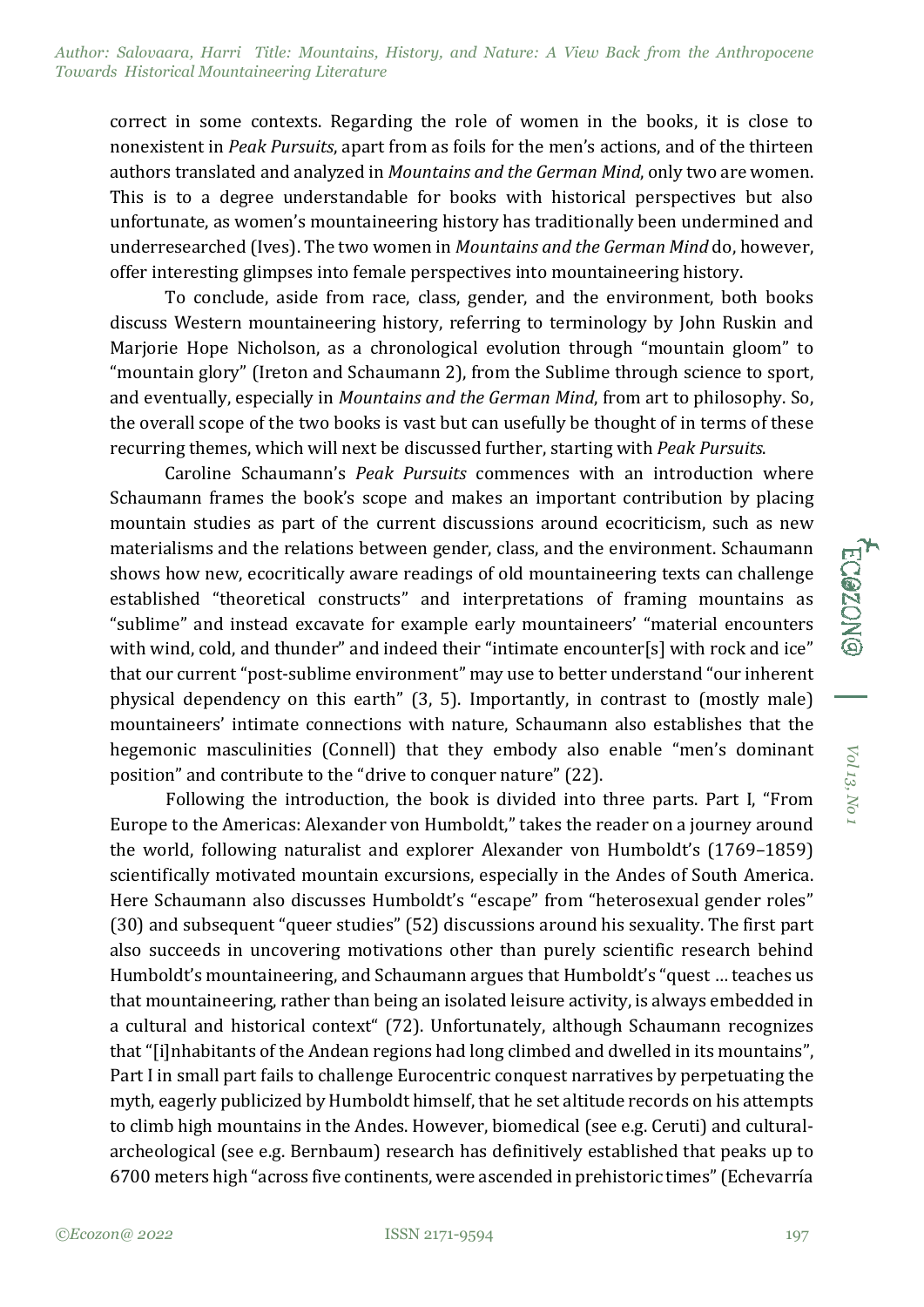190) and Humboldt thus did not climb "higher than any human on this earth has climbed before" (Humboldt qtd. in Schaumann 48) when he climbed to around 5400 meters on the mountain Antisana in 1802. Luckily, much interesting research on indigenous peoples' mountain activities is becoming increasingly accessible, and voices other than white men's can hopefully be included in future mountain narratives and research.

In Part II, "Alpine Adventures," the book's focus shifts to the European Alps and the transformation of mountaineering from scientific research into tourism and sport. The men under discussion in this section, in their respective chapters, are scientist Horace-Bénédict de Saussure (1740–1799), physicist James David Forbes (1809–1868) and racist biologist Louis Agassiz (1807–1873), author Albert Smith (1816–1860) and judge Alfred Wills (1828–1912, physicist John Tyndall (1820–1893) and explorer Edward Whymper (1740–1799, and author (and father of Virginia Woolf) Leslie Stephen (1832–1904). Similarly to, for example, Robert Macfarlane's *Mountains of the Mind*, Part II discusses the birth of mountaineering largely from a British perspective and describes the Alps as a place first for scientific discovery and later, upper class sport that carries high masculine distinction, and finally, a place where even working class men can enact their "competitive masculinities" (175). Schaumann defines as the focus of the chapter on Forbes and Agassiz " $(1)$  the tension between scientific enterprise and the thrill of climbing,  $(2)$  the overwhelming emotional and physical experience [of climbing] that defies spoken or written expression, and (3) the intimacy between males and the desire to escape societal conventions" (120) but these themes reoccur throughout Part II and indeed the entire book, and provide interesting avenues for further research. Also, the chapter on Leslie Stephen is especially pertinent for scholars interested in new materialisms and mountains, as Schaumann convincingly analyzes Stephens's mountaineering in terms proposed by Karen Barad as "intra-action" (225) between human and mountain.

Part III, "Exploring the American West," then discusses how European mountain practices were imported by white settlers to North America after its conquest. Here, Schaumann discusses how privileged men of European ancestry pursue their personal feelings of awe, intimacy, conquest, and connection in the mountains from where the indigenous peoples have been largely displaced, and how "North American identity [is] predicated" (224) on this erasure. Part III does this discussion through focusing on two men, geologist Clarence King (1842–1901) and environmental philosopher and author John Muir (1838–1914). Part III continues discussing questions of gender, race and class and does so by for example both discussing King's abolitionism and "conceited gender identity" (245) and revered environmentalist Muir's myopia towards the suffering of the "Yosemite Miwok, during a time of their extermination" (263). Part III also briefly touches upon the practice of white settlers (re)naming peaks and thus contributing to the erasure of the indigenous peoples' history. As a direction for future research, more explicitly focusing on this could be useful to highlight how important an act naming can be, and how ecocriticism could contribute to discussions around indigenous peoples, places, names, and their connection to current outdoor leisure practices in appropriated lands.

Schaumann concludes the book by providing an "Epilogue" where she discusses her personal history as climber, mountaineer, and scholar. This last section is at times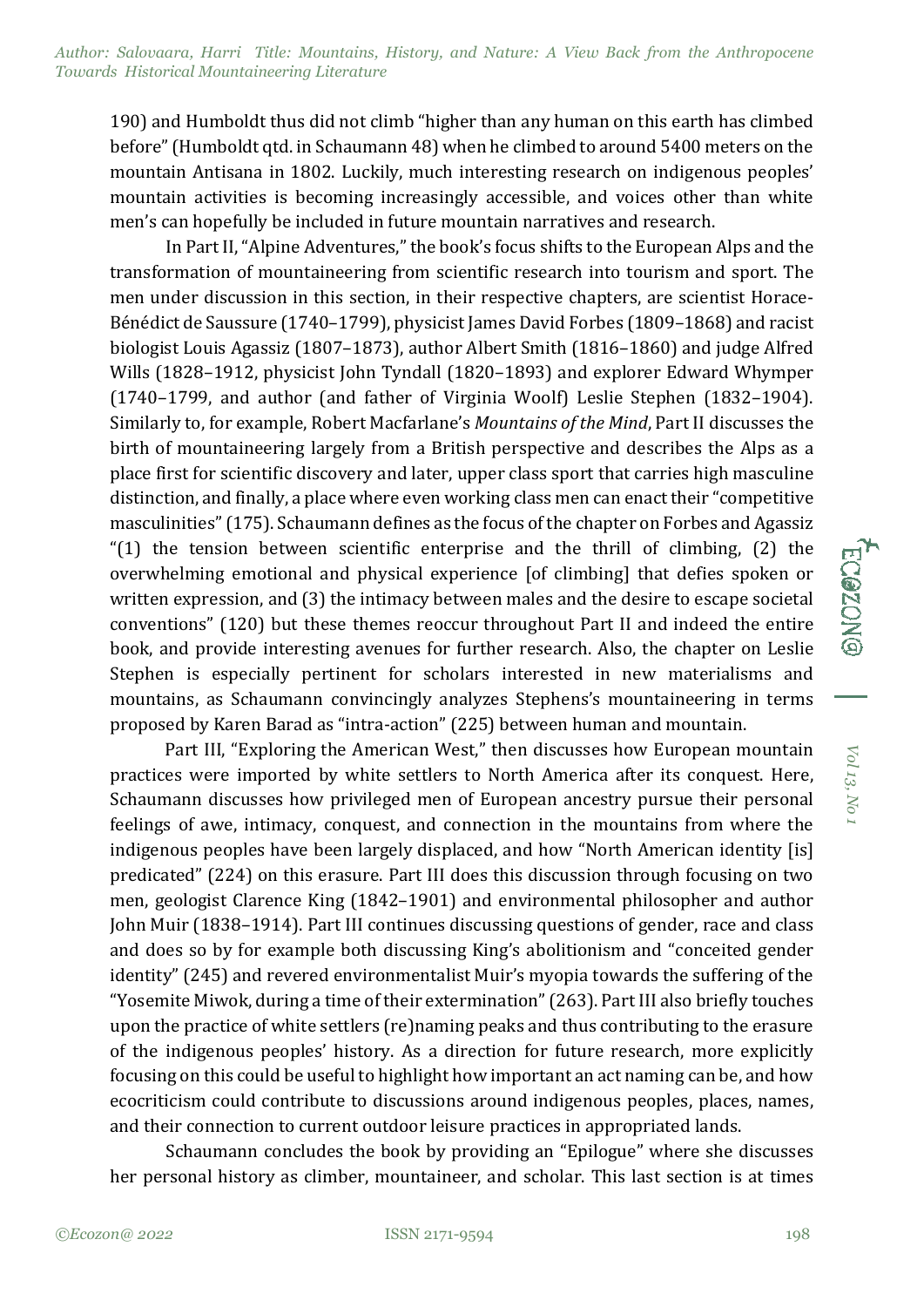poignant when it discusses how "we [climbers and outdoor enthusiasts in general] are destroying the very thing we love" (190), and provides a valuable and courageous personal viewpoint into the intersection between climbing, scholarship, and the current climate catastrophe. Throughout *Peak Pursuits*, Schaumann's prose is lucid and enjoyable, and the book is likely to reach general audiences well beyond specialized ecocritics or mountaineering historians. Overall, the main arguments of the book are convincing; mountains have provided humans with scientific knowledge, joy of discovery, and pleasure. Now is the time to start "securing their protection, acknowledging their resistance, and celebrating the human creativity that comes with such entanglement" (198).

In *Mountains and the German Mind*, Schaumann "ropes up" with Sean Ireton as editors of an anthology that ambitiously promises to bring together mountains and the German mind. "German" is here understood to refer to the larger German-speaking *Mitteleuropa*, not exclusivley the contemporary German state. The book is largely successful in its aim, at least concerning the minds of those German-speakers with the will and means to write about their mountain experiences, and bringing together such varied German-language texts from the Early Modern era to the (late/post) Modern era to English readers, is worthwhile in itself. In addition to its Introduction, the book includes thirteen chapters that cover a swath of time between 1541 (Gessner) and 2009 (Messner). The original German texts and excerpts have been mostly translated by subject matter experts who also provide extensive commentary essays to accompany the original texts.

In the introduction, Ireton and Schaumann establish two important positions. First, they discuss the "intellectual-historical level" of the "periodization of humanmountain engagement" and dismantle the common misconception that early European mountain encounters were purely characterized by "dread" whereas contemporary encounters would be purely characterized by "worship" (2). Instead, they and the chapters in the book offer more nuanced readings and, like Schaumann in her monograph, propose alternatives to the concept of the mountain sublime. Second, Ireton and Schaumann establish that "the problem with the sublime paradigm of awe and fear is that it exalts an experience that can only be savored by a privileged few" (6). Further, they discuss how hierarchical thought models that see mountains and nature as always far off from human residence and activity can ultimately be detrimental, by accepting degradation of the so-called 'ordinary'" (6).

The thirteen chapters in *Mountains and the German Mind* introduce the following authors and texts (translator-experts mostly in parentheses): First, a 1541 text from Conrad Gessner (Dan Hooley) on the admiration of mountains, including a deeply elitist yet highly descriptive and amusingly broad-sweeping characterization of non-mountaingoers as being "of sluggish disposition to whom marvel is dead" (6). The book has a further three texts from the 18th century: First, is Johann Jakob Scheuzer's (Jennifer Jenkins and Christoph Weber) 1716 text on the history of Swiss mountains and how mountains can benefit both human and nonhuman life. Second, Sophie von La Roche's (Martina Kopf) 1787 diary of traveling in the Swiss Alps shows her "as a dual pioneer in both women's mountaineering and women's mountaineering literature" (77). La Roche's experiences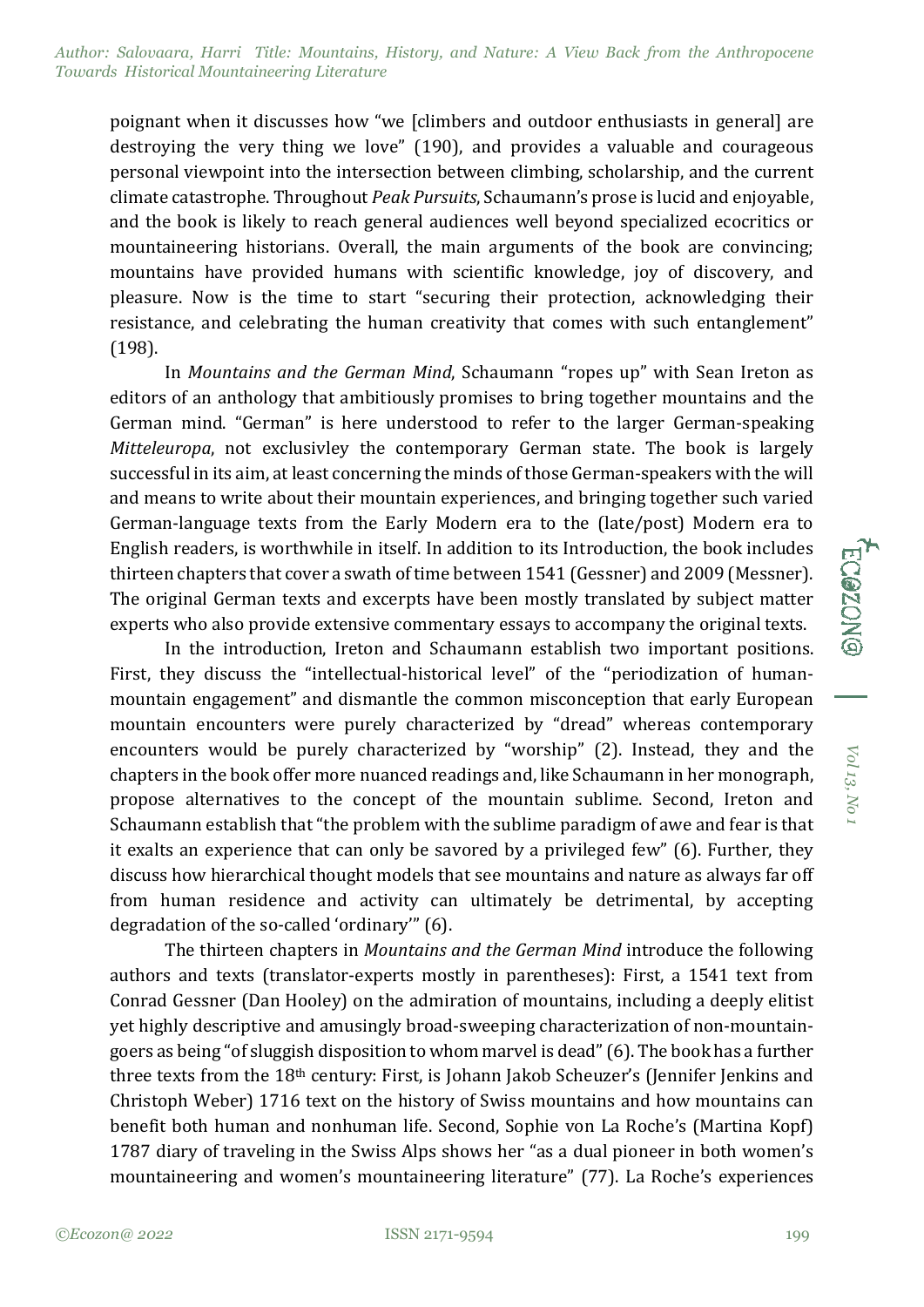were especially interesting as she both took part in "the women's emancipation movement" and had "encounters with people from different classes" (78, 79) when ascending Swiss mountains. Third, famed philosopher G.W.F. Hegel's (Sean Franzel) 1796 diary, again depicting travels in the Swiss Alps, shows Hegel's reluctance to "embrace proto-Romantic accounts of the mountain sublime" (99). Instead, the somewhat dour Hegel claims mountain glaciers to be "neither majestic nor lovely" (107) but instead embarks on an interesting analysis of the relationship between the act of seeing and the image itself.

The book contains two chapters from the nineteenth century: First, Schaumann discusses further the attempts by Alexander von Humboldt to ascend South American mountains and his 1802 travel diary description of the attempts, and Ireton introduces excerpts from Hermann von Barth's 1874 accounts of his extensive, militaristically described climbing endeavors. Ireton characterizes von Barth as a "bioregional climber" (147) because of his attachment to climbing almost exclusively in his native Northern Limestone Alps and further describes him as a *Gipfelsstürmer*, that is, "someone who climbed for climbing's sake" (149). Whereas von Humboldt as discussed by Schaumann originally portrayed his mountain exploits as purely scientific endeavors yet seemed to increasingly start reflecting on the joys of mountaineering, von Barth represents a decidedly more contemporary figure who no longer feels the need to couch his desire to simply climb, in scientific goals.

The bulk of the book's chapters are formed by texts from the twentieth century, and as such they provide an interesting chronologial continuation to Schaumann's monograph and represent texts from a significant era of German history. First, Georg Simmel (Jens Klenner) discusses alpine aesthetics and social class in his 1911 text. Several of the following chapters then discuss mountains and the German mind with the significant backdrop of the looming Second World War, the Holocaust, and the thinking that brought Germany to them. Eduard Pichl's (Wilfried Wilms) 1914 and 1923 texts discuss the notion of "German Purity" (210) and the Nazis' (including Pichl) attempts to exclude Jews from German alpine clubs, and Wilms's introduction to the texts critically discusses the history of these attempts.

The inclusion of excerpts from Leni Riefenstahl's (Seth Peabody) 1933 memoir *Struggle in Snow and Ice* (*Kampf in Schnee und Eis*) marks the first of three essays on *Bergfilme*, that is, mountain films, and specifically how they may have contributed to Nazi ideas about race, heroism, and masculinity. Riefenstahl always downplayed her association with Nazism, and Peabody shows in his introductory essay how complicated the links between "Alpinism and fascism" (219) were in pre-war Germany. As Riefenstahl is the only other woman in the two books, it may also be interesting to note how differently she relates (and twentieth century society allows her) to the mountains compared to her 18th century predecessor Sophie von La Roche: Riefenstahl is not carried up mountains by working class men but in enthusiastic prose describes her often impressive and genuinely dangerous adventures in the mountains. She also takes on an active role as director of *Bergfilme*. A further interesting addition to *Bergfilme* authors is Arnold Fanck (Kamaal Haque) whose work played an important part in the popularization